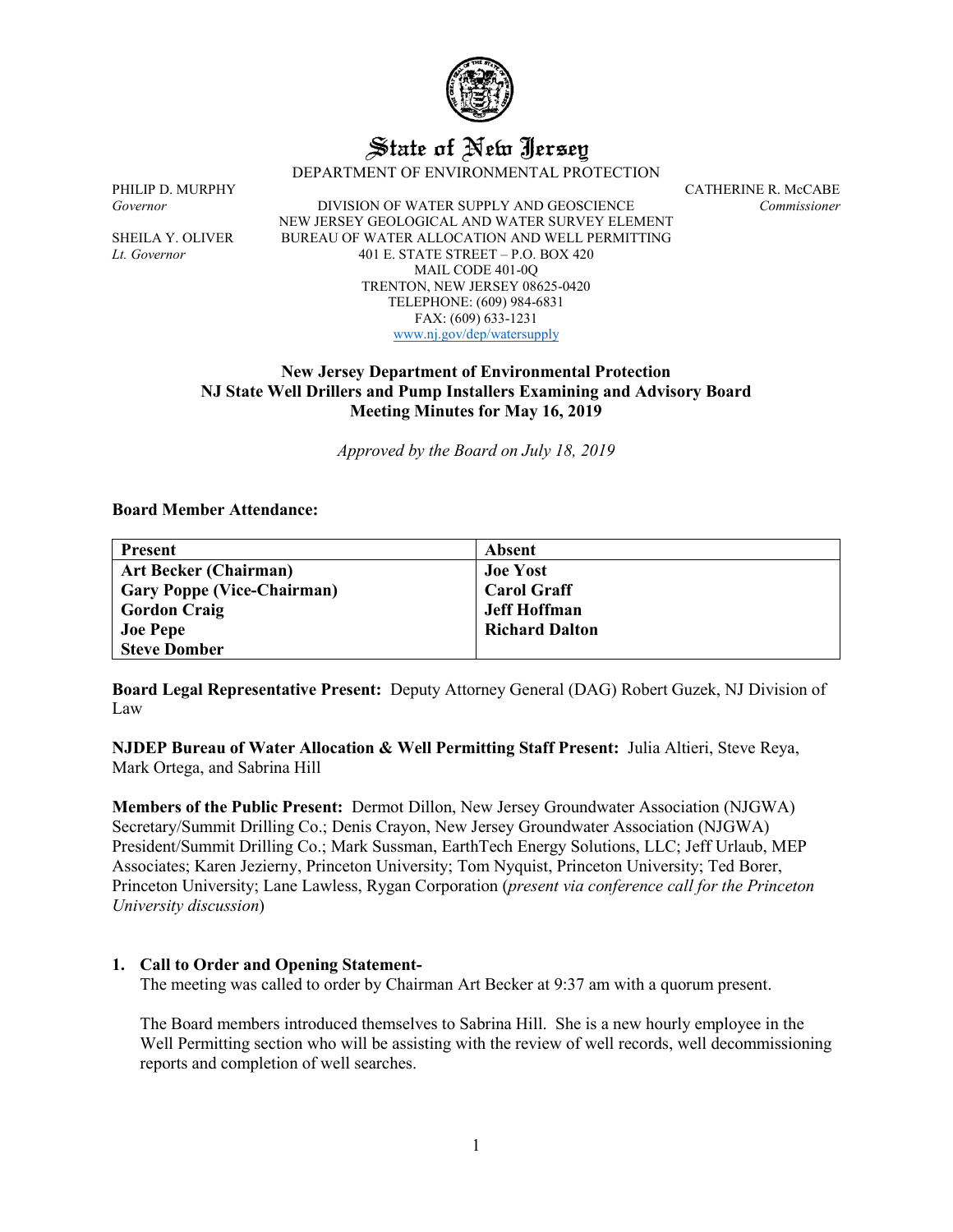- **2. Review and Certification of March 21, 2019 Draft Meeting Minutes-A motion to approve the draft minutes from March 21, 2019 without change was made by G. Poppe, seconded by J. Pepe and approved unanimously except for S. Domber and G. Craig who abstained as they were not present at the March meeting.**
- **3. Review and Certification of April 18, 2019 Draft Conference Call Minutes-A motion to approve the draft conference call minutes from April 18, 2019 without change was made by G. Craig, seconded by J. Hoffman and approved unanimously except for G. Poppe who abstained because he did not participate in the conference call.**
- **4. Review and Certification of March 21, 2019 Draft Executive Session Meeting Minutes-A motion to approve the draft executive session minutes from March 21, 2019 without change was made by G. Poppe, seconded by J. Pepe and approved unanimously except for S. Domber and G. Craig who abstained as they were not present at the March meeting.**

# **5. Board Business and Correspondence-**

S. Reya informed Board members that they are currently appointed in their roles as Board members until March of 2020 at which time all terms expire. He discussed that the term limits of Board members were intended to be staggered so that all Board members terms do not expire at the same time but explained that everyone needs to reapply. This issue was previously raised by DAG, R. Guzek who noted that the Department should make all reasonable attempts to again stagger the terms to be consistent with the Board requirements prescribed in the Subsurface & Percolating Waters Act (N.J.S.A. 58:4A). S. Reya will send an email to Board members with instructions to reapply to be on the Board for all those who wish to seek reappointment. This will include the submittal of current resumes. Existing resumes on file will be emailed to members for them to update, as necessary.

As discussed, at previous meeting, Board members were reminded that it was necessary to vote for Chairman and Vice-Chairman. A. Becker expressed his interest in remaining as the Board's Chairman and invited other Board members to put their names forward if they wanted the position. No other Board member expressed interest in serving as Chairman or Vice-Chairman and unanimously agreed that the individuals in those roles are performing admirably.

#### **A motion was made by G. Poppe to reappoint A. Becker as the Board's Chairman, seconded by G. Craig and approved by all except for A. Becker who abstained.**

# **A motion was made by G. Craig to reappoint G. Poppe as the Board's Vice-Chairman, seconded by A. Becker and approved by all except for G. Poppe who abstained.**

Remaining meetings and conference calls for 2019:

The Board will physically meet at NJDEP Headquarters (401 E. State St. in Trenton) on the following dates beginning at 9:30 am:

# **July 18, September 19, November 21**

Board telephone conference calls will be held during the intervening months to review continuing education course applications and candidates for NJ driller or pump installer licenses. The calls will be held at 10:00 am on the following schedule: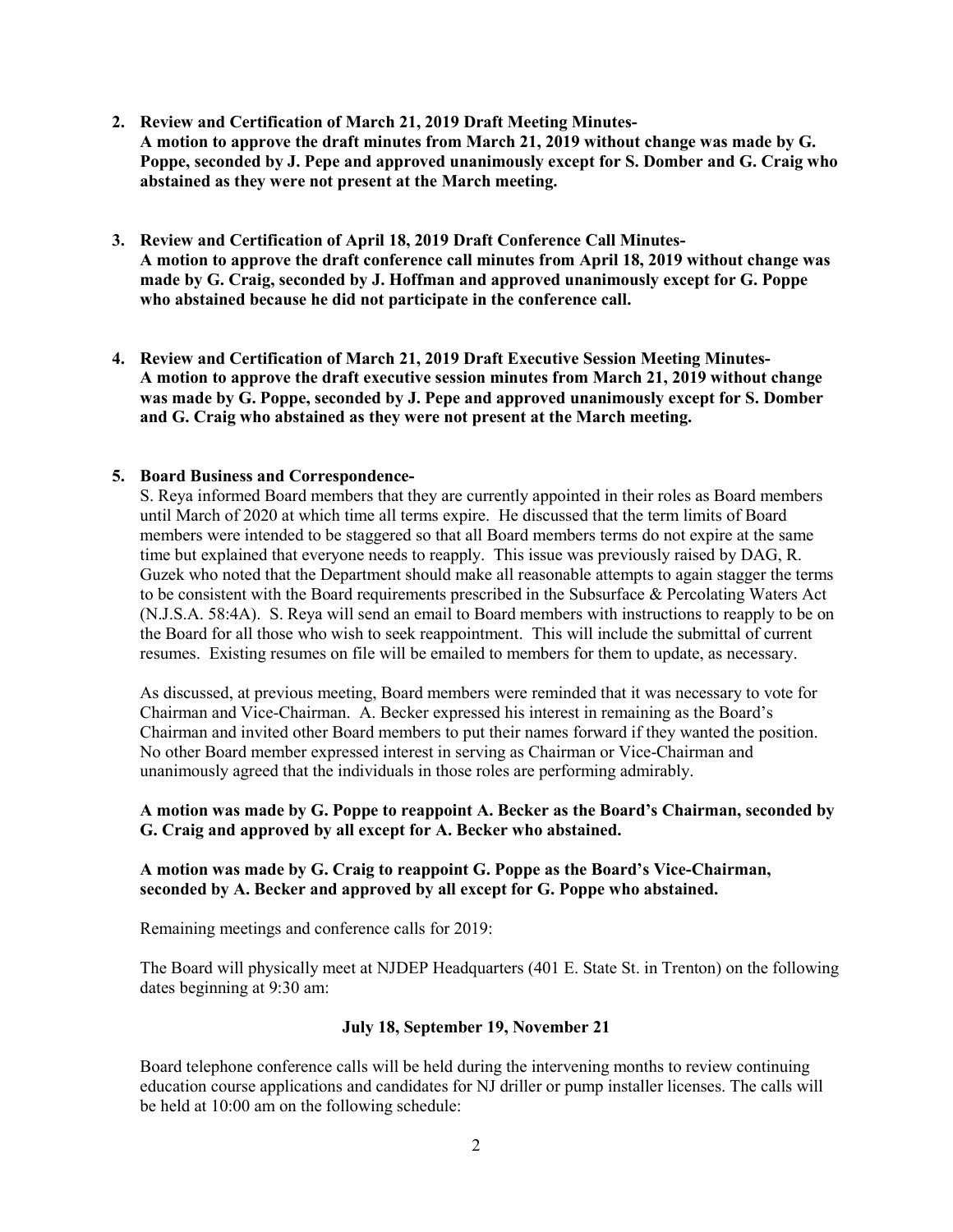#### **June 20, August 15, October 17, December 19**

#### **6. Continuing Education Update-**

S. Reya began by reviewed an item that was brought up on the April conference call by J. Pepe. The Board was asked to consider whether the course provider, if a licensee, should receive continuing education points (CEPs) for the course that they administer. A. Becker stated that other states allow this. G. Craig asked the Board if it mattered whether the licensee who was providing the course was being compensated for the work. J. Pepe said that he did not think that mattered. A. Becker said that he believed that going down that road would be challenging and recommended against considering whether they licensee teaching the course is paid or is volunteering their time.

A. Becker asked the Department staff what was being done to prevent duplicate course from being approved for licensees. Department staff informed him that with this was being tracked with the course number that is issued to the course provider. They explained that if a licensee's license number appears under a course more than once then it will trigger an error.

G. Craig asked if the Department would retroactively give a course provider credit if they administered a course that was not already approved. S. Reya explained the Department's stance on retroactively accepting courses and the process for a licensee to apply for the credit.

# **A motion was made to allow a licensee to receive credit for a course that they instruct or administer. This motion was made by G. Craig, seconded by G. Poppe and approved unanimously.**

Regarding the overall status of the continuing education program, Bureau staff noted that as of this Board meeting, there are 18 approved courses for licensees. These courses are all listed on Well Permitting's Licensing and Exams website.

Of these courses, the OSHA 8, 24, and 40 HAZWOPER courses are all approved. A. Becker asked if the Department had considered the OSHA 10 and 30 Construction courses. G. Craig said that he believed that those should be courses that are accepted as they are clearly safety courses that relate to the drilling industry.

The Board asked about courses offered by the National Ground Water Association (NGWA). M. Ortega informed the Board that during a recent conference call he had with their staff, he discussed the course approval process with them. M. Ortega told NGWA staff that the Department would work with them to get some courses approved and sent NGWA the course provider application.

#### **A motion was made by G. Poppe to recognize all OSHA courses as recommended courses, seconded by G. Craig and approved unanimously.**

S. Reya expanded on the topic of retroactively approving courses taken by licensees. He stated that the Department's stance was that the well rule does not set a hard date for beginning to accept courses so the Department believes that courses taken prior to April of this year should be eligible for credit provided they meet the regulatory/Board criteria for approval and were taken after the latest version of the rule was implemented. Previously, there has been some confusion regarding the required timeframe for a course to be accepted for credit due to the fact the Department and Board did not have a mechanism in place for course approvals. R. Guzek, DAG, stated that if the course was taken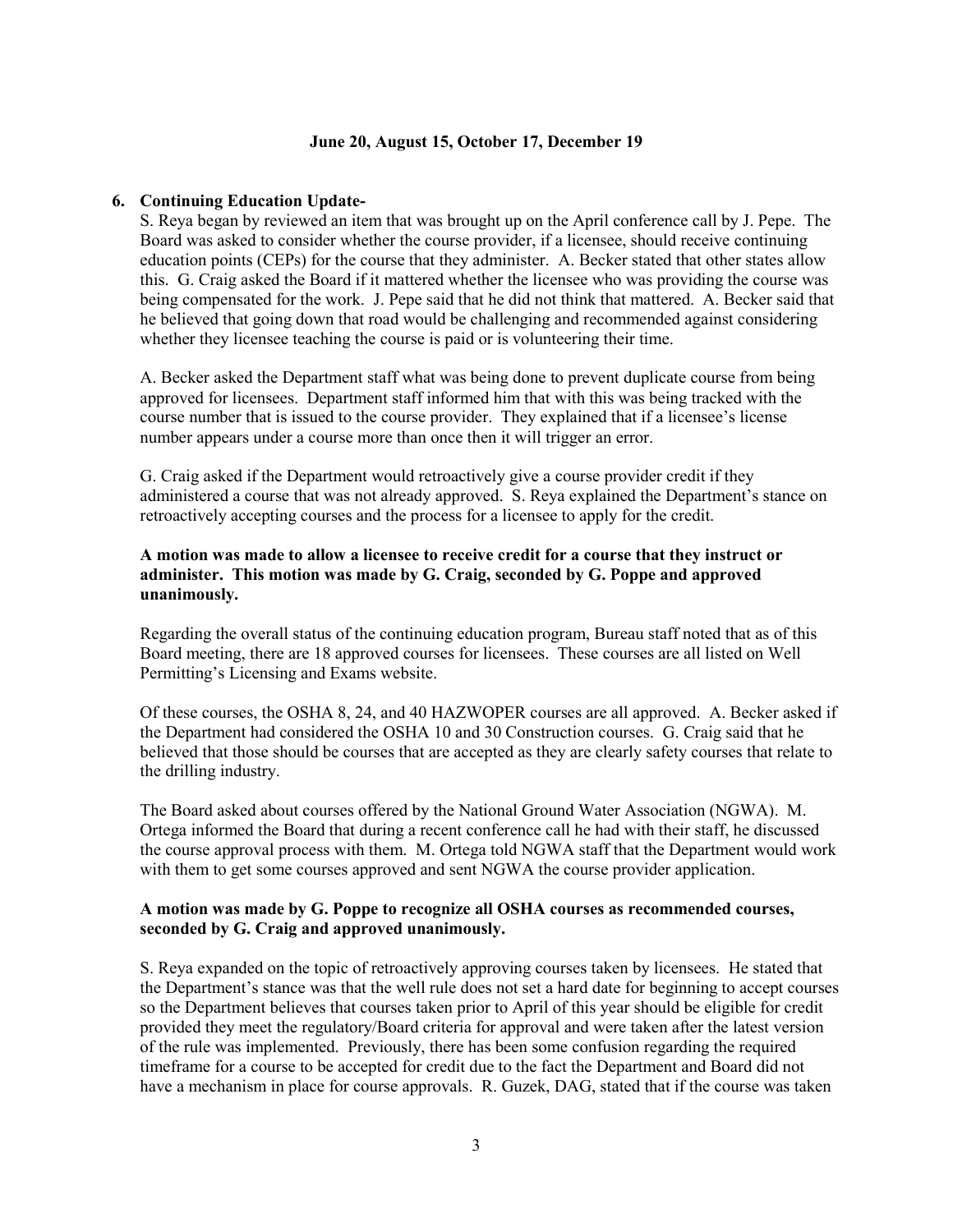after the well rule became operative on March 1, 2018 then the course could be accepted if the content was relevant.

S. Domber departed at 10:27 am. There ceased to be a quorum present at this time.

# **7. Closed Loop Geothermal Well Design – Princeton University-**

The Board members introduced themselves to the representatives from Princeton University. A. Becker opened the conversation by stating that he had a prior working relationship with EarthTech Energy Solutions, LLC (EarthTech) about four (4) or five (5) years ago. In their prior conversations, A. Becker assisted EarthTech with Well Permitting's deviation process. He added that he has not since worked or for EarthTech in any capacity.

Princeton University representatives explained the purpose of the geothermal project that they were planning. Princeton University does a lot of climate change research and wanted to install this geothermal well field to reduce their carbon footprint.

To efficiently complete this project, it was proposed that the geothermal wells be installed using a Rygan geothermal system. It was explained to the Board that this system was successfully used in Wisconsin to a depth of 500 feet and that there were two (2) projects in Massachusetts which have target depths of 1500 feet. G. Poppe asked the Princeton University representatives how many wells were going to be installed at the university. The Princeton University representative said that there would be approximately 1000 wells for the whole campus if they were granted permission to use the High-Performance Geo Xchange (HPGX) pipe; more wells would be needed if they had to use the standard pipe. Bureau staff had previously advised interested parties that the system did not meet the current well rule requirements due to the proposed grout, which is believed to exceed the maximum allowable permeability specified in the rule and fiberglass casing. Board members asked a number of questions regarding the type of epoxy to join the separate sections of casing, possible alternative conforming grout mixes that could be used, and the pressure/strength ratings of the fiberglass casing and how these values compare to currently approved HDPE piping for closed loop geothermal wells.

A. Becker asked the Department staff what kind of deviations or information would be needed for this project. S. Reya stated that a revised schematic would need to be submitted, which reflects the appropriate dimensions of the well and the appropriate grout interval/materials. The Department and Board also requested that a sample of the Rygan HPGX pipe and the safety data sheet for the adhesive used on the well be sent to the Department. Should the Bureau have any concerns upon review of the additional information they will consult with the Board prior to issuing any permits. Finally, G. Craig asked if Board representatives would be permitted onsite during the installation should the project proceed as he felt that such new technology/installation methods should be observed first hand to assess the ability to install the system pursuant to the rules. Princeton representatives stated that Board members and/or Department staff are welcome to visit the site.

Princeton staff were thanked for their time and departed.

S. Domber returned at 11:40 am. A quorum was restored at this time.

# **8. Testing and Licensing-**

M. Ortega explained that the Department is continuing to receive monthly updates from NGWA for potential license applicants who have taken their exams. The report is generated based on individuals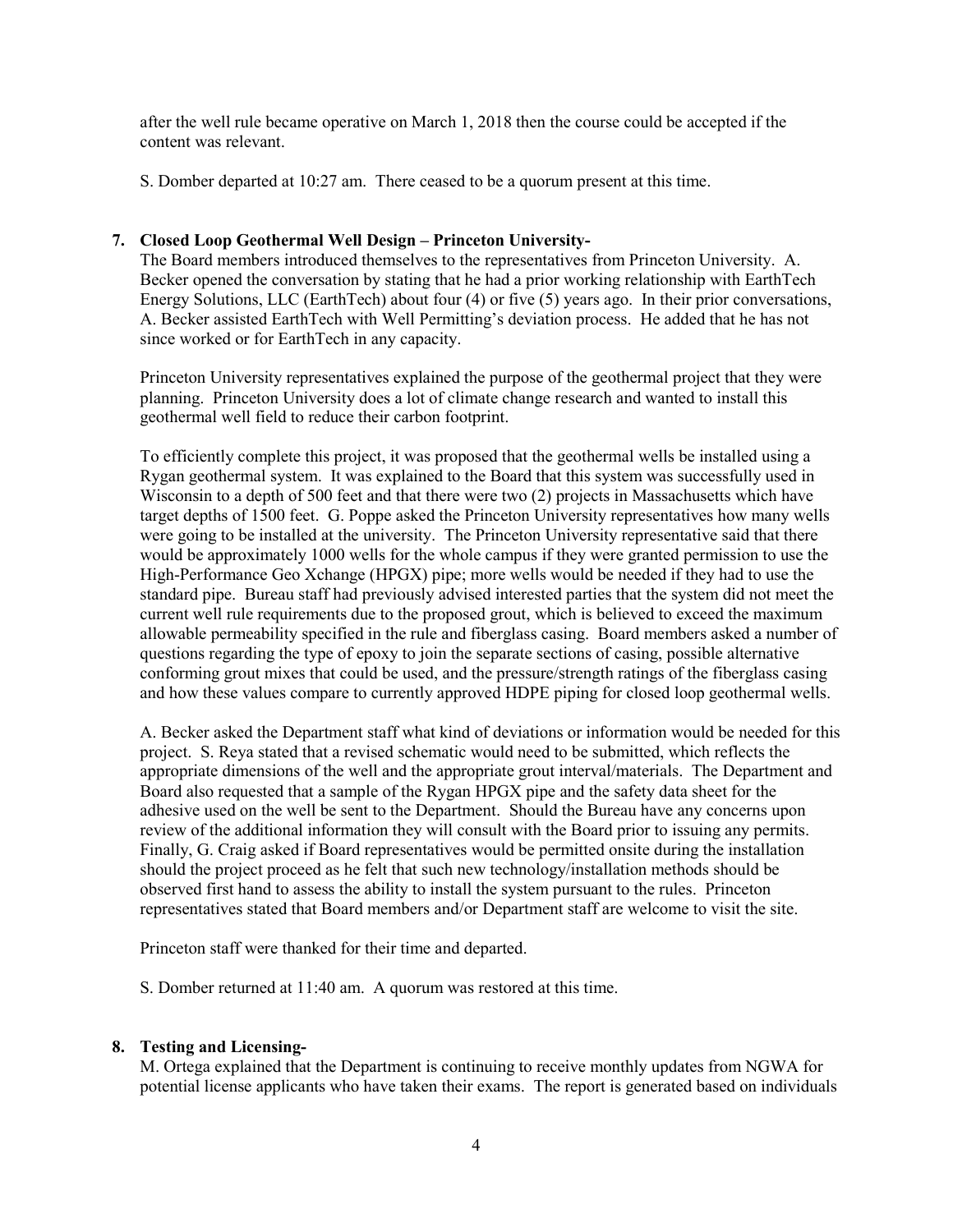who take one of the regulatory exams. If someone takes a New Jersey regulatory exam then they send data regarding other exams that the potential applicant has taken to the Bureau.

M. Ortega told the Board that based on the current information there was still not enough data to draw any real conclusions. He told the Board that NGWA recommends a sample size of 150 for the rest of the results to try to interpret the data. M. Ortega continued by saying that he is compiling the old test data to look for similar trends. He said that his goal was to have this information ready for the Board by the July meeting.

#### **9. Soil Borer/Journeyman (Class B) Upgrade Course-**

Department staff informed the Board that they have reserved rooms for the course but needed to confirm with A. Becker before officially announcing dates. The course would be three (3) to four (4) hours total. Department staff will go over the well rule and ePermitting for 1.5 to two (2) hours. A. Becker would use the other 2 hours to conduct a technical presentation.

The Board members asked if the Department gave any consideration to administering this course on a Saturday. Department staff said that they have reserved enough time slots over the course of a 4 month period to give the 100 licensees ample time to attend the class. A. Becker said that he could turn his presentation into a webinar if he was unable to physically be able to attend the class.

Department staff will write a course provider application for this presentation so that those who attend can receive CEPs for attending.

#### **10. Update and Discussion on Possible License Sanctions Against a Licensed Pump Installer-**

S. Reya updated the Board regarding their decision to move forward with licensing sanctions against a licensed pump installer. He stated that while the Board had decided to hold the hearing in July, the Compliance and Enforcement Deputy Attorney General (DAG) would be unable to make it to that meeting. Therefore, the hearing will be scheduled for September, when the appropriate DAG will be present. R. Guzek asked if the Department could send out the appropriate information to the Board before the June conference call.

# **11. Continuing Education Course Applications-**

A summary of all courses that have been found administratively complete by the Bureau was provided as follows:

#### **Approved Courses from Course Providers:**

Construction Dewatering and Groundwater Control – ASCE – **14 Technical CEPs A motion to approve this course was made by G. Poppe and seconded by G. Craig and approved unanimously.**

Water Treatment and Pump Seminar – Duff Co. – **6 Technical CEPs A motion to approve this course was made by G. Poppe, seconded by G. Craig and approved unanimously.**

Water System Fundamentals – Goulds Water Technology – **7 Technical CEPs A motion to approve this course was made by G. Poppe, seconded by G. Craig and approved unanimously.**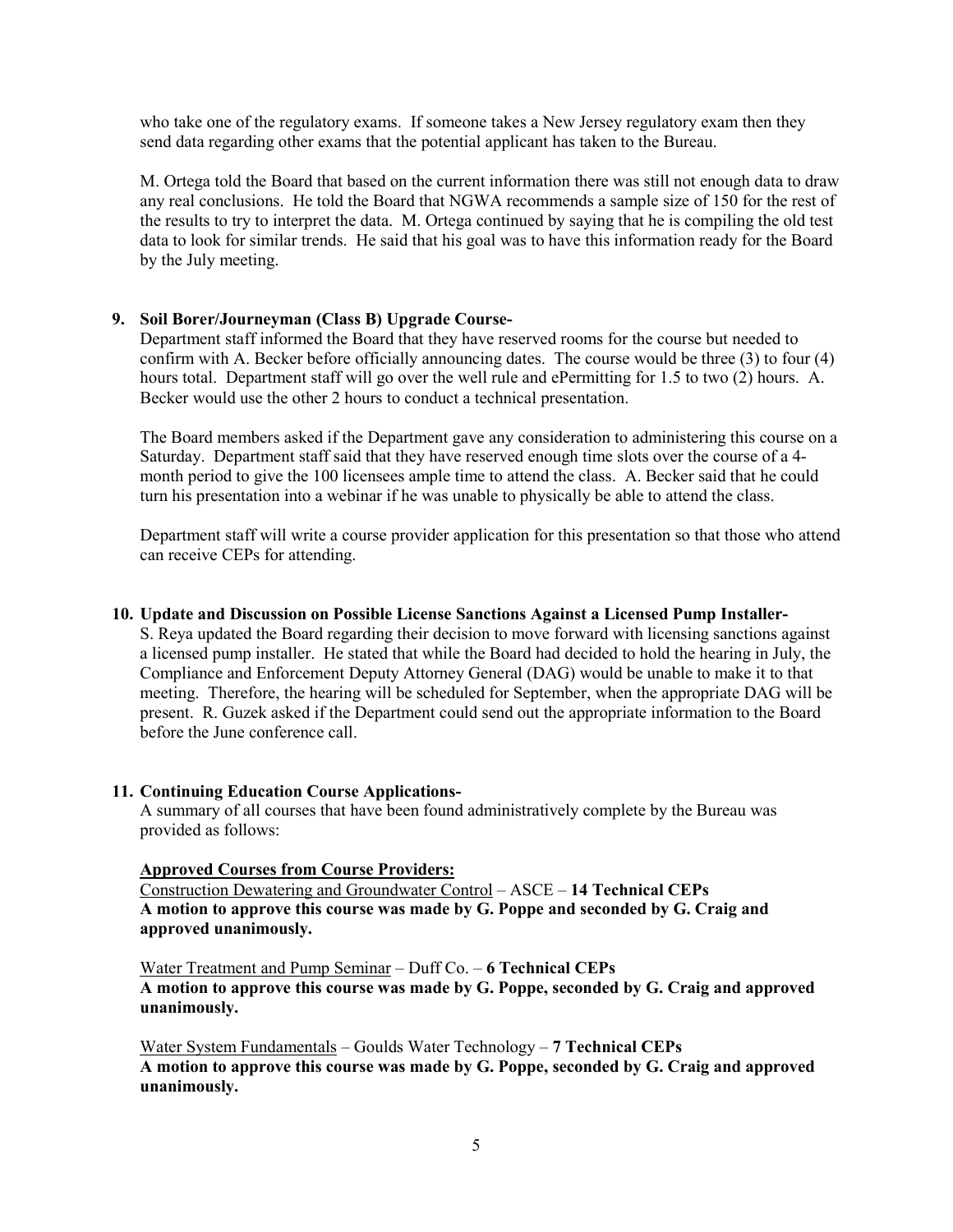**Approved Courses from Licensees for previously attended events:**

**Jeffrey Segreaves** – Maryland Delaware Water Well Association Convention – Demonstrated 10 hours of training and is requesting 10 CEPs

**A motion was made to recommend accepting this course for** *9 Technical CEPs***, disallowing the Opening Remarks of the convention. This motion was made by G. Craig and seconded by G. Poppe. All were in favor except for A. Becker, who was opposed.**

**Christopher Jaworski** – Maryland Delaware Water Well Association Convention – Demonstrated 10 hours of training and is requesting 10 CEPs

**A motion was made to recommend accepting this course for** *9 Technical CEPs***, disallowing the Opening Remarks of the convention. This motion was made by G. Craig and seconded by G. Poppe. All were in favor except for A. Becker, who was opposed.**

**Jeffrey Jaworski** – Maryland Delaware Water Well Association Convention – Demonstrated 10 hours of training and is requesting 10 CEPs

**A motion was made to recommend accepting this course for** *9 Technical CEPs***, disallowing the Opening Remarks of the convention. This motion was made by G. Craig and seconded by G. Poppe. All were in favor except for A. Becker, who was opposed.**

**Joseph Deithorn** – Maryland Delaware Water Well Association Convention – Demonstrated 10 hours of training and is requesting 10 CEPs

**A motion was made to recommend accepting this course for** *9 Technical CEPs***, disallowing the Opening Remarks of the convention. This motion was made by G. Craig and seconded by G. Poppe. All were in favor except for A. Becker, who was opposed.**

**Not Recommended for Approval for Licensees for previously attended events:**

**Anthony Favorito** – Ethics: Laws and Regulations for Public Works Managers and New Jersey State-Licensed Water and Wastewater Operators

**A motion was made to not recommend this course because it is not technically relevant. This motion was made by G. Craig, seconded by S. Domber and approved unanimously.**

**Anthony Favorito** – Disinfection Equipment Maintenance and Repair **A motion was made to not recommend this course because it is not related to the drilling and pump installing industry. This motion was made by G. Craig, seconded by J. Pepe and approved unanimously.**

#### **12. Geothermal Recommissioning Pilot Plan Update-**

A status update on the progress of the pilot plan to recommission for improperly installed geothermal wells at a site in Woodbury, NJ was given by S. Reya. He explained that Summit Drilling was contracted by the property owners to conduct the pilot plan, which was intended to determine the feasibility of recommissioning the closed loop geothermal wells to be in compliance with the well rule, N.J.A.C. 7:9D. S. Reya told the Board that M. Schumacher and himself had been on site while Summit Drilling used a sonic drill rig to core around the first loop to the total installed depth, completely remove the original loop from the ground, and replace the loop and grout it in accordance with N.J.A.C. 7:9D-2. Only two (2) wells are currently permitted for the pilot plan. The second well was being drilled out while the Board meeting was taking place.

S. Reya told the Board that once the pilot plan is completed a compliance plan needs to be submitted to the Department. The compliance plan will address either the recommissioning or decommissioning of the entire well field based on the findings of the pilot plan.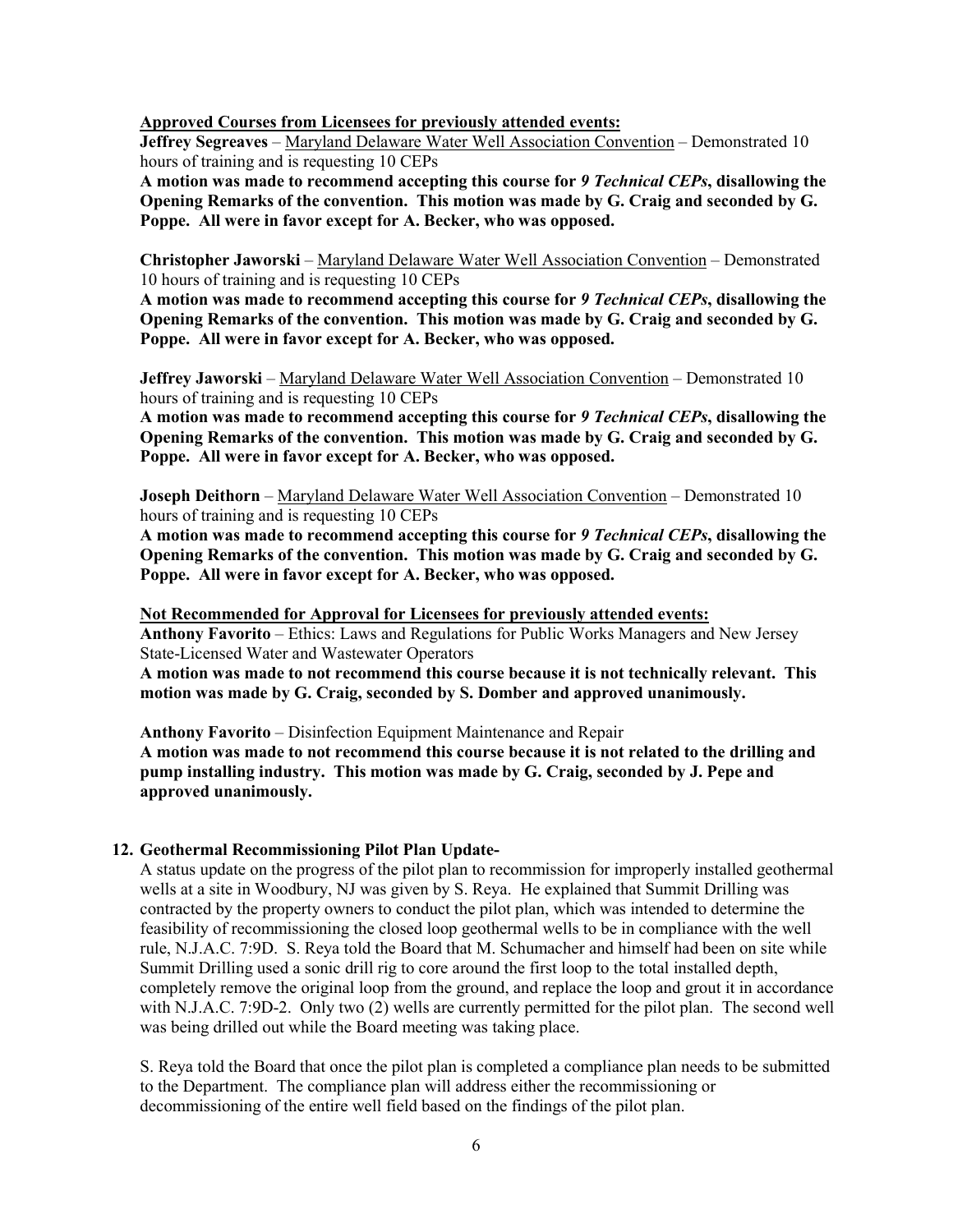# **13. Enforcement Update-**

# **Field Inspections – March 21, 2019 to May 16, 2019**

- Issue: Bureau staff spot checked the new construction of two (2) future public supply wells in Monmouth County as per the requirements for witnessing construction contained in their approved well drilling permit. No issue of non-compliance noted for well construction, licensing or permitting were found.
	- o Enforcement Action- No action by Well Permitting needed.

# **New Investigation-Lost and/or Destroyed Wells-Settlement Agreement**

- Issue: Two (2) shallow improperly decommissioned monitor wells that were destroyed by excavation located in Jersey City, Hudson County. Notice of destroyed wells was submitted by the Licensed Site Remediation Professional company representative notifying the Department of improper well decommissioning because of redevelopment and construction activities, a violation of N.J.A.C. 7:9D-3.1.
	- o Enforcement Action- Bureau staff reviewed and determined that a violation occurred, and penalties should be assessed to settle the matter with the State in accordance with the regulations. Referral to Northern Region Water Compliance and Enforcement was sent and payment is pending by the violator for the two (2) wells that were improperly decommissioned.

# **Status update- Ongoing Investigations and Enforcement Activity**

- Issue: Investigation of Suspected unlicensed individuals performing well pump installation and repair in Millstone Twp., Monmouth County. Letters received on February 13, 2019 and March 3, 2019 from the licensed pump installer of record and an unlicensed individual verified an instance of unlicensed pump installation work.
	- o Enforcement Action- Bureau staff assessed penalty and referral to Central Region Water Compliance and Enforcement for further processing of civil administration penalties. Letter to be sent advising unlicensed individual of the requirements for obtaining a pump installers license with the Department.

# **Administrative Hearings - Requested**

- Issue: Formal Administrative hearing requests were filed by well drillers and their companies in accordance with the required deadline specified in the civil administration penalties and orders to decommission improperly constructed wells documents. These documents were issued by the Department's Southern Region Water Compliance and Enforcement for various confirmed construction and permitting violations of N.J.A.C. 7:9D. Five (5) cases total with violations including improper grouting and constructing of domestic and irrigations wells, well started prior to approved permits and unlicensed well construction and pump installation activities.
	- o Enforcement Action- Pending negotiations to follow with the Department as per SOP's for hearing requests.

G. Craig brought up an issue regarding some recent Department enforcement practices that he believes were handled improperly. A. Becker asked G. Craig to write his complaint and specific concern so that it could be added to the agenda and addressed by the Board at the July meeting.